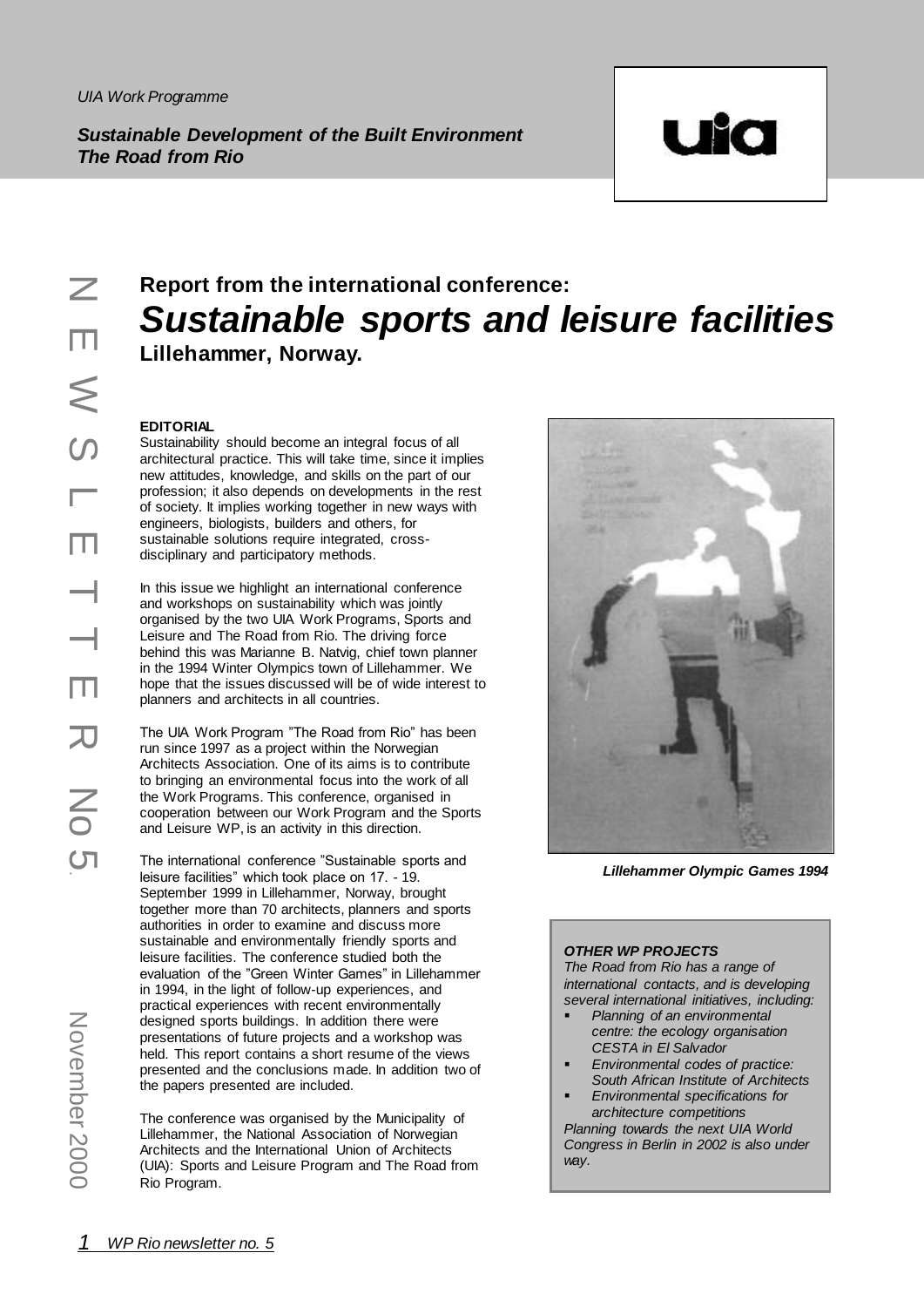# **Conference views and conclusions**

## **EVALUATION OF THE "GREEN WINTER GAMES" IN LILLEHAMMER**

In his lecture Ketil Kiran, President of the National Association of Norwegian Architects, expressed a widely shared opinion about the idea of a "Green Winter Olympics":

*A realistic assessment might quickly conclude that it would be hard to arrange any event like the Winter Olympics in a wholly sustainable way, however capable those involved might be. I am not just thinking about individual buildings and sites, such as the muchdiscussed location of Olympia hall at Åkersvika [in a nature protection area]. Equally important, on a larger scale it is doubtful whether a relatively sparsely populated region can carry such an event; or whether the region as a whole can make post-Games use of the specialised sports facilities.* 

An answer to this criticism is, indirectly, formulated by Annar Skrefsrud, head of administration, Lillehammer municipality, in her lecture "Evaluation of the Olympic Winter Games in Lillehammer 1994":

*For Lillehammer, the Olympic Winter Games in 1994 were not really our definite aim. When Lillehammer decided to apply to host the 1994 Olympic Winter Games, it was first and foremost as a way of achieving important regional and municipal objectives.* 

The objectives, citing the Norwegian Government, were:

*The growth and development of the Eastern Region [of Norway] to the end of the century.*

This is the background on which the "Green Winter Games" have to be evaluated. These goals were primarily mainstream; growth in industry and tourism, new infrastructure, new and modern sports venues and international marketing. These main goals were achieved, and Skrefsrud could state that "for Lillehammer and the region the Olympic Winter Games were really a great success".

As a supplement to these main aims there was the environmental focus, or what Skrefsrud called the "Greening of the Games". The potential was great and the results satisfying:

*When Lillehammer started the planning of the 17th Olympic Winter Games the Olympics had a rather poor reputation in environmental matters. To a large extent the environmental work in connection with the Lillehammer Games was obliged to concentrate on reversing this trend. …*

*We learned that planning, research and intelligent development can make the games more environmental friendly, [and] that a great international event like the Olympics can be a splendid showcase for the scientific and commercial achievements made possible by environmentally friendly planning and organisation.*

An important part of the environmental focus was the post-Games use of buildings and sport facilities. As Ketil Kiran stated there have been problems for some buildings. Two examples of successful after-use could

however be presented. Firstly, the conversion of the Olympic International Radio and Television Centre into Lillehammer College, made possible by a design giving maximum flexibility. Secondly, the bobsleigh and luge track at Hunderfossen. This track was regarded as a "bitter pill" that came with the appointment as Olympic Winter City for 1994. At that time Norway had no athletes practising bobsleigh and the budget of the track was 200 mill. NOK, which was equivalent to the combined cost of the ski jump and cross country and biathlon venues - the national sports in Norway! Due to creative engineering however, the horror-vision of the track having to be demolished because of outrageous maintenance costs and no interest from tourists, never came true. To date (1999) the "wheel bob" has carried 50.000 summer tourists.

# **NEW CHALLENGES**

In his lecture "The organisation of sports: From Experience of Nature to Environmental problems", Architect Atle Røvig formulated a rather fundamental criticism of the development of the Games over the last decades. Increasing specialisation and everlasting changes in rules and standards necessitates continuous rebuilding of arenas, an activity that has great impact on the environment:

*More beautiful (but vulnerable) natural sites of great ecological imortance will be used for arenas, tracks, services and infrastucture. More natural resources will be spent on building, reconstruction and maintenance of arenas and tracks, and the pollution from technical equipment used in these processes will increase. Buildings and other constructions of architectural and historical importance will be destroyed.*

A radically different, more environmentally sound approach was suggested:

*Compared with summer sports one will find a stunning difference. Important summer activities like athletics, football and tennis, still take place in arenas formed by rules and standards unchanged in this century. Each time increased training makes it possible for athletes to throw a javelin more than one hundred metres, a successful throw might result in injured spectators. But instead of demanding new, larger arenas, one always decides to change the javelin. As a consequence, improvements in arenas have mainly been limited to services.* 

Ian McKenzie, Architect, Scottish Sport Council and Member of the UIA Sports and Leisure Program, was thinking along the same path when, in addition to environmently sound design and management, he emphasised the importance of planning with regard to demand. *How* to build is of course important in an environmental perspective. Before that however, come the even more important considerations about *what* and *where* to build, and for which disciplines?

*SportScotland uses a computer based Facilities Planning Model to determine if there is a need for a facility and, if there is, what scale it should be.*

Another aspect is physical and urban planning. Marianne B. Natvig, Architect, Member of UIA Sports and Leisure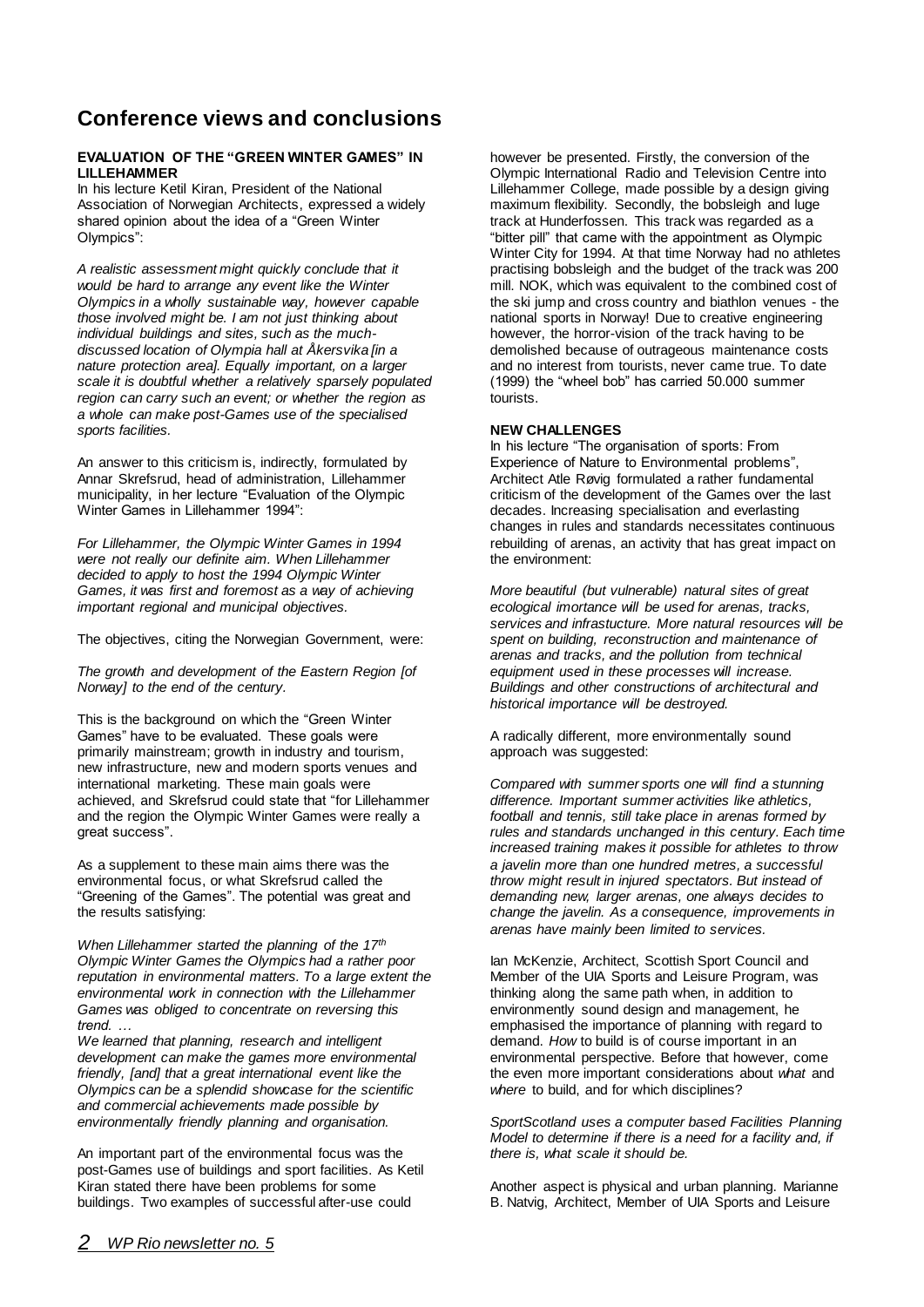Programme and Head of Urban Planning Section in Lillehammer Municipality, argued that to make sport facilities more sustainable, they have to be a integral part of the general master plan of the city:

*This also enables us to accomplish Local Agenda 21 as part of our planning. Sports facilities, because of their dimension, influence both the social, the cultural and built environments as well as the natural surroundings - in the same way as other facilities. Because of the need for space and transportation they can influence the existing structure and environment in negative ways.*

It is not only each sports building or transport arrangement that we must think of. To see such events within their full, regional development perspective, is a genuinely sustainable way of thinking.

The question of sustainability though, goes beyond the design and planning of technical requirements. According to Chris Butters, it also includes our way of living, and implicitly which sports we are practising and how:

*There is no ultimate definition of "sustainable development", but wide agreement on the general direction it implies: a big shift towards both lifestyles and technical systems which are more intelligent, softer (on the environment), life-cycle based and far more resource effective.* 

Howard Liddell from Gaia Architects in Scotland equally argues that sustainability of the built environment can not be reached if it is regarded as an isolated matter:

*The most appropriate analogy for the procurement of sustainable development is that of a 3-Legged Stool. If any of the three legs is missing the whole thing falls over. The often quoted tripos of economy, society and environment is not new, it equates to the Work, Folk and Place categories assigned to development in the 19th century by the Scottish philosopher, marine biologist and town planner, Patrick Geddes.*

Butters and Liddell expand on these views in the papers which are included in this newsletter in complete form.

## **THE FUTURE**

Geraint John, Director of the UIA Sports and Leisure Work Program stated that:

*The International Olympic Committee has made Envirnment its third priority, added to Sports and Culture.*

This is promising for the future. But maybe one could be even more ambitious. At Lillehammer the Olympic Games were regarded a way of achieving important regional and municipal objectives. What if these objectives were primarily environmental ones?

Wojciech Zablocki, Architect, Professor at Lodz University in Poland and member of UIA Sports and Leiseure Programme, presented such a project.

*Our Olympic plan, called "Warsaw 2012", intends to make from the wild river [Wisla], a backbone of the city…* 

*In designing Lillehammer 1994 the whole landscape had to be considered; from the ski arenas (at top), through the town, down to the Mjøsa lake.*

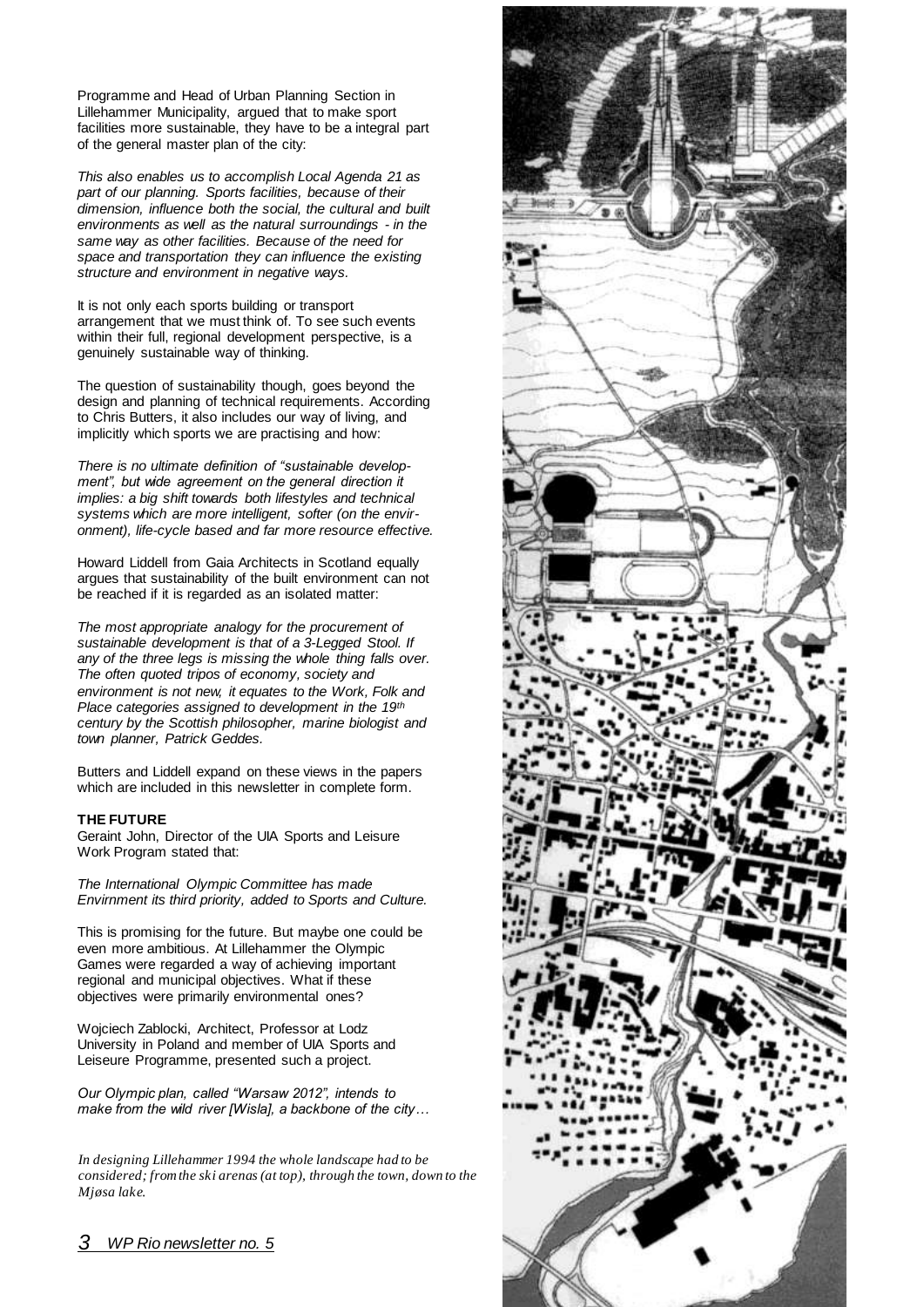

*This backbone is conceived like a recreation and sport landscape-park, preserving and exposing the best species of wild plants as part of [an] ecological corridor.*

If this can be combined with a sober look at the criteria for setting requirements and standards, ambitions for the number of spectators (expensive added stadium seats are not very sustainable in an age of televised events airflight energy consumption - pollution - economic consequences for after use), in addition to environmental design and management, then the Olympics can become a far more sustainable event.

# **CHALLENGES AND INSPIRATION**

The Road from Rio welcomes proposals for similar cooperation from other UIA Work Programs in the future, so that sustainability can become a natural focus of all our activities. This conference assembled over 70 experts from 12 countries. Important lessons were learned from Lillehammer. It was also clear that more examples of sustainable sports and leisure facilities need to be collected. In follow up from our conference, a project in this direction has now been initiated under the leadership of Marianne Natvig and is under way. Concrete results!

The conference recognised that there are hard questions which will need to be asked in the future. Sports and leisure activities are determined both by commercial interests, and by sports lovers. However, they must be encouraged to see the broader pespective and, as in other sectors, to "green" their activities. There are many ways to do this, and examples given at the conference are a source of inspiration. At the same time, it is encouraging that sporting organisations are already giving a high priority to sustainability issues.

# **Sustainable sports and leisure: health, equity and technology**

# **Chris Butters**

*Director, UIA Work Program "The Road from Rio"*

# **SUSTAINABILITY IN SPORTS AND LEISURE**

Since this conference is organised primarily by architects, a main focus is naturally on planning and design issues; but, as Enrico Carbone notes, there are three central aspects which need to be highlighted: the organisation, the service, and the physical facilities themselves. And it is the integration of these three in a healthy, sustainable, environmentally sound way, which is the goal.

It is important to remember all three, because sustainability is as much a question of processes as it is one of technical products. The way sports facilities are organised and run is as important in ecological terms as the buildings themselves; just as the technical specifications for sports have a lot to say for their environmental impacts, as well as for their usefulness as healthy activities for a worldwide public.

I wish to stress also the "Leisure" aspect. In the broad sense, Sports and Leisure includes facilities for tourism, activities in the wild, golf courses and recreation parks. Atle Røvig notes the potential contradictions in this, where nature becomes commercialised and "developed" to a degree which contradicts its very purpose. For example, parks and golf courses are seen as "green spaces", islands of nature in an urban world, whereas in fact the greenery is sometimes supplied by more chemical fertiliser, pesticide and other manipulation of ecosystems than the average industrial farm.

An intention of this conference is to work towards guidelines for sustainable sports and leisure facilities. I would like to propose three brief points in this regard.

## **HEALTH**

A central purpose of sports and leisure activity is health – healthy mind through healthy body. This is the sustainability or health of humanity itself, no less. It is not only that sports facilities may mean violent manipulation

of the natural environment, but equally that some sports lead to violent manipulation of the human ecosystem – our bodies. I wish to put forward the idea that we need to consider what types of sport might be given lower priority due to their inherent characteristics of causing long term bodily damage. It is not my point to stress how sport at the elite level may lead to unhealthy overdevelopment of muscles or even drugs, but to stress the general healthiness of different sports as they affect the masses of people who play them at the popular level.

## **EQUITY**

Secondly, we should consider the extent to which different sports provide opportunities to a broad population, including the poor. This is because equity is a fundamental component of sustainable development. In other words, sports which by their nature are very exclusive or dependent on very sophisticated equipment, should be given a lower priority than sports which can easily be enjoyed by people everywhere. Power boat racing or skydiving are perhaps examples of the first kind, whereas a humble football can be kicked around in a huge stadium or equally (well, nearly) in a dusty slum. The first two also have the serious environmental drawback of requiring large amounts of polluting fossil fuel: that is, the "ecological footprint" of these activities is very large. This proposal may be controversial, but in a world of inequality and limited resources we must have the courage to confront this kind of choice sooner or later.

## **TECHNICAL REQUIREMENTS**

Thirdly, we must develop technical specifications for sports facilities which give reduced impacts on environment. If international standardisation means that every bob track in the world must have, say, a forty metre straight at an incline of 20 degrees followed by a 60 degree right hand bend …etc…etc – then what this means is blasting and bombing natural landscapes into shape and building up huge concrete or other structures.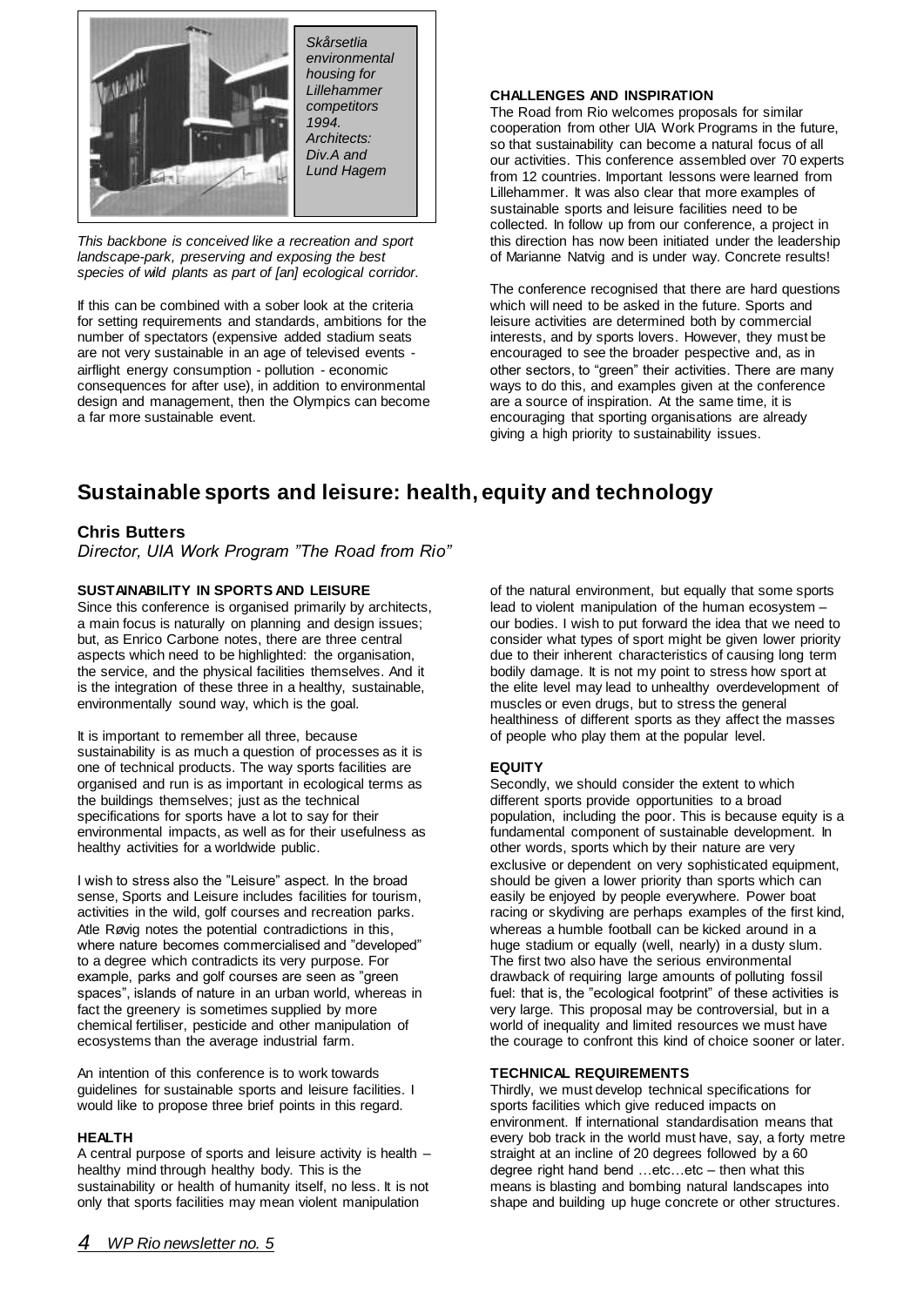One of the problems of course is the reduced flexibility that comes with standardisation – the landscape has to be adapted to the standards! Those who plan sports standards, must therefore be urged to select solutions which reduce the load on environment, both as regards specification, design and running of facilities.

## **THE GLOBAL CHALLENGE AND POTENTIAL**

I wish to highlight the trend towards sustainability in planning and architecture, the reasons behind it and the way the global issues relate to our work as architects: this is so that we can place our work firmly within the broader framework of the ecological and social context of sustainability. Secondly I wish to outline the most important aspects of environmentally sound design and planning, as an introduction to the detailed case studies presented at this conference. In particular the workshop arranged by Howard Liddell and I presents examples of ecological architecture including some very innovative sports buildings which he has completed recently.

There is no final definition of "sustainable development", but wide agreement on the general direction it implies - a big shift towards both lifestyles and technical systems which are more intelligent, softer (on the environment), life-cycle based, and far more resource effective.

Our world is both finite, and a closed system, except for the "thermodynamic window" of solar energy. Our economies are not organised according to the basic rules of that system. They are thus both unsustainable and extremely wasteful. There are other ways to organise economics, however. Today we have many technological possibilities – I would say that technology is much less of a problem than the fact that our economic rules are seriously wrong; they favourise use of fossil and finite resources, they favourise capital and technology over human skills, and they penalise good behaviour such as energy saving and long-term community values.

The best research of recent years has shown the enormous potential for more effective resource use. This is not a question of becoming 15 or 20 per cent more efficient, but of three or four times more efficient.

It has been shown conclusively that the poorer countries will never be able to achieve a western level of resource use – we would need about ten planets, as Gandhi observed intuitively all of fifty years ago. However, if we could reduce our own resource consumption by a factor of about four, then there would indeed be enough for the developing countries to get up to a level the same as ours. This means that we would meet somewhere about the level of one kilowatt per capita.

## **ASPECTS OF ECOLOGICAL DESIGN**

These aspects are classified in several different ways, one of which is the fivefold division into 1 - energy, 2 material resources, 3 - indoor environment, 4 - water and waste systems and 5 - outdoor environment which includes land use, biodiversity, vegetation and so on. The case of energy is a particularly important example of the new thinking. Energy is always a prime factor in resource politics; most of the world's environmental problems are related to energy use too. Our so-called developed countries (I say so-called because in my view we are in a clear phase of overdevelopment) consume 4-5 kilowatts per capita, whereas the poor countries consume typically one-tenth as much – a few hundred watts per capita.



*The 40% sector - Our sector – buildings – is responsible for over 40% of total energy use in typical industrialised countries, 40% of the total materals flows and wastes, and a large amount of indoor health problems.* 

The building sector, we now know, is responsible for about forty per cent of the energy consumption in industrial societies; as well as about forty per cent of the materials and of the wastes. Maybe forty percent of illnesses related to pollution too - that would be controversial but certainly our buildings, especially the modern ones, are responsible for many health problems.

Those figures mean, however, that we planners and designers are responsible for a very big part of the global problem. It is a larger share of the problem than the industrial sector, or the transport sector (typically about 30% and 20% respectively) and this is a fact which has only been realised recently. Most research is still focused on technical fixes for transports, commerce and industrial production. We need far more attention to design! Climatically well adapted buildings using natural energy, don't need much climatisation. The point is that with good, wholistic design solutions a lot of the technology becomes unnecessary.

# **CONCLUDING REMARKS**

There are already several documents which spell out general environmental guidelines for sports and leisure facilities, at least as they apply to the Olympic and European organisations. Our main task is to contribute to making these more concrete and getting them applied in practice. "Think globally, act locally" is still the valid axiom of sustainability - but "think globally, act verbally" certainly isn't – what we need is not more talk but more action.

Ecological building is growing in importance, as most of the keynote addresses at the recent World Congress of architects in Peking bore witness to. And it should become our major focus, the guiding line in all design, in the new millennium. We are entering a time when global awareness, as well as life-cycle economics, are really taking effect. Public bodies, property developers and major investment companies are increasingly open to long-term solutions which provide real environmental quality. As one of Norway's big company directors said at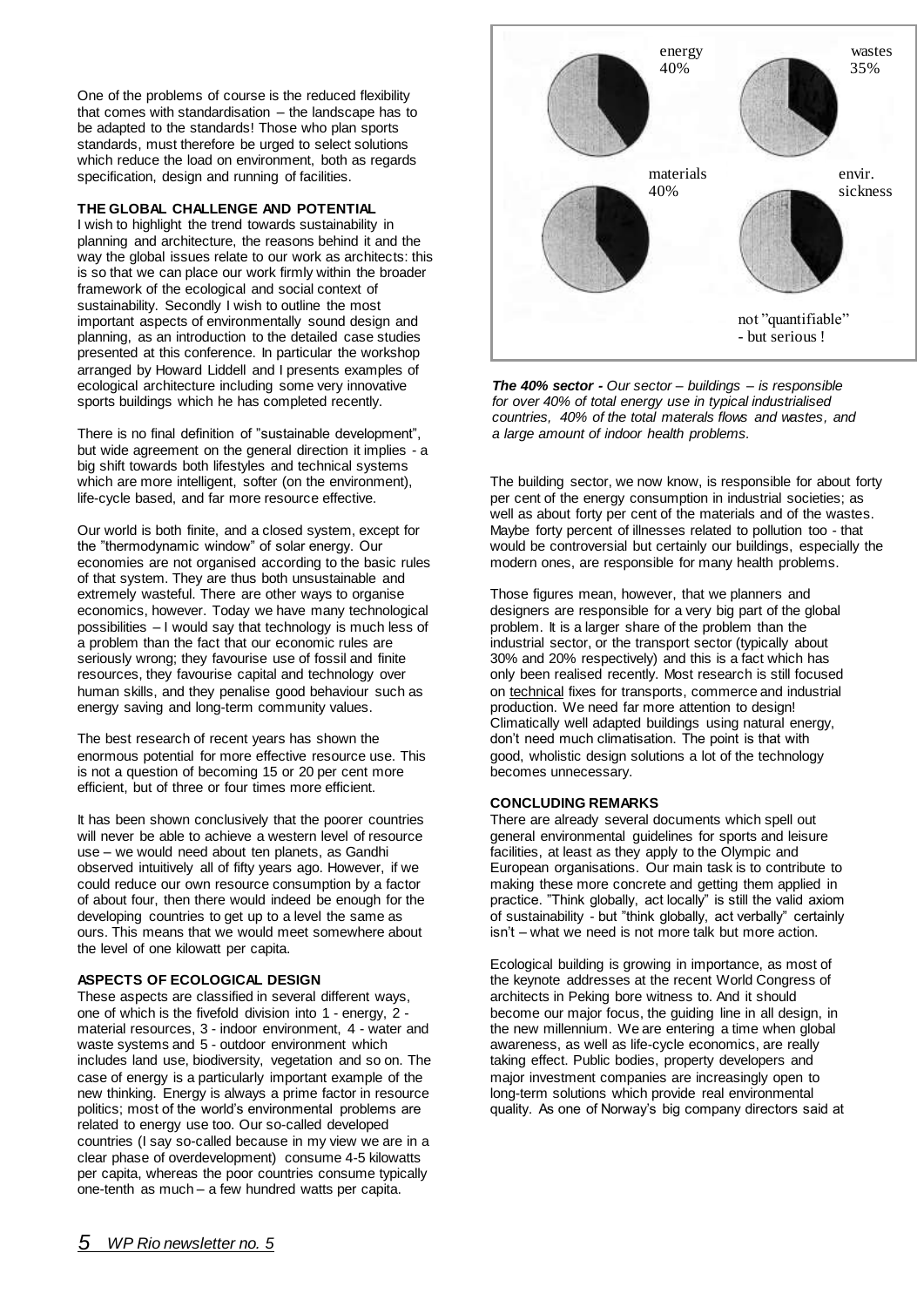a recent conference in Oslo, there are increasing possibilities of "business and ethics in happy union".

Of course we need to be watchful when such ideas enter mainstream thinking. The qualitative, deeper values may get obscured. But in general, it is a very positive time. And few areas seem to be more appropriate for sustainable thinking than that of sports and leisure facilities, for their goal reflects the fundamental triad handed down to us and valid to this day from the first ecologists such as the sociologist Le Play and the biologist and town planner Patrick Geddes: the triad of organism, function and environment. Healthy people, functioning healthily, in a healthy world.

## *THE SHAPE OF SUSTAINABILITY*

*Traditional "growth" curves must give way to scenarios showing more effective resource use – in this case energy projections for Denmark. The curves go down – leading to*  same quality of life with only one-third the amount of *resources, energy, wastes and pollution. This includes sustainable buildings. Only in this way can rich countries leave enough for the rest of the world.*



# **Sustainability and Design of Sports Buildings**

# **Howard Liddell,**

*Gaia Architects, Scotland*

## **INTRODUCTION**



Ecological Design is often seen as a style and as a nostalgic one at that. It is, however, an approach to construction, which can express itself in any style which is not unnecessarily profligate of resources. This paper is based on twenty years of experience in seeking to procure sports buildings for communities, that can be sustained by the local and global environment, whilst also

trying to support and enhance human health in all its forms. The first section deals with a holistic approach essential to the process of engendering community ownership of sports activities, and which will have long term physical, economic and environmental viability.

# **SUSTAINABILITY AND SPORTS BUILDINGS**

The most appropriate analogy for sustainable development is that of a 3-Legged Stool. If any of the three legs is missing the whole thing falls over. The often quoted tripos of economy, society and environment is not new; it equates to the Work, Folk and Place categories assigned to development in the 19th century by the Scottish philosopher, marine biologist and town planner, Patrick Geddes. These are useful focal points in seeking to establish principles for balanced development and are used in this paper to explain the focus of approach on a range of Case Study projects of our experience.

In the selected projects the methodology was similar in nature. Whilst in each case it was essential to deal with all three aspects of Work, Folk and Place (economy, community and environment), I have selected case

studies which emphasise one of these aspects more than the others, but against a backdrop of all three.

## **CASE STUDIES 1 - WORK (ECONOMY)**

In 1980 the small community of Aberfeldy in the centre of Scotland decided that after years of unsuccessfully asking its local authority to provide a swimming pool, it would take matters into its own hands and look for its own funders. Over a period of three years, a group of local people raised all the necessary capital to build a £1million centre. But in the course of doing this they had to reassure funders that this would be a viable centre.

This meant they had to show that the pool would not incur large losses. To do this it was necessary to three main things:-

(1) develop a wider range of facilities instead of just swimming in order to offset the losses which a wet centre on its own would incur

(2) make sure that the scale of provision for each activity was optimised to the scale the community could support. (3) design a building which would achieve efficiencies in running cost\s - primarily the staffing through high visibility and energy - through efficient plan form and high levels of insulation. By commissioning a detailed study which established the case for a building optimised in revenue terms, capital funders were reassured that they were not putting money into a "white elephant". The project was completed in 1984 and the significance of the revenue aspects, over the capital, was reinforced when the community owners had cause to have the building valued. At a £1million build cost its market value was found to be only £50,000, on the basis that there is a very limited market for taking over a building which requires a constant annual subsidy.

So sports buildings are generally negative equity and are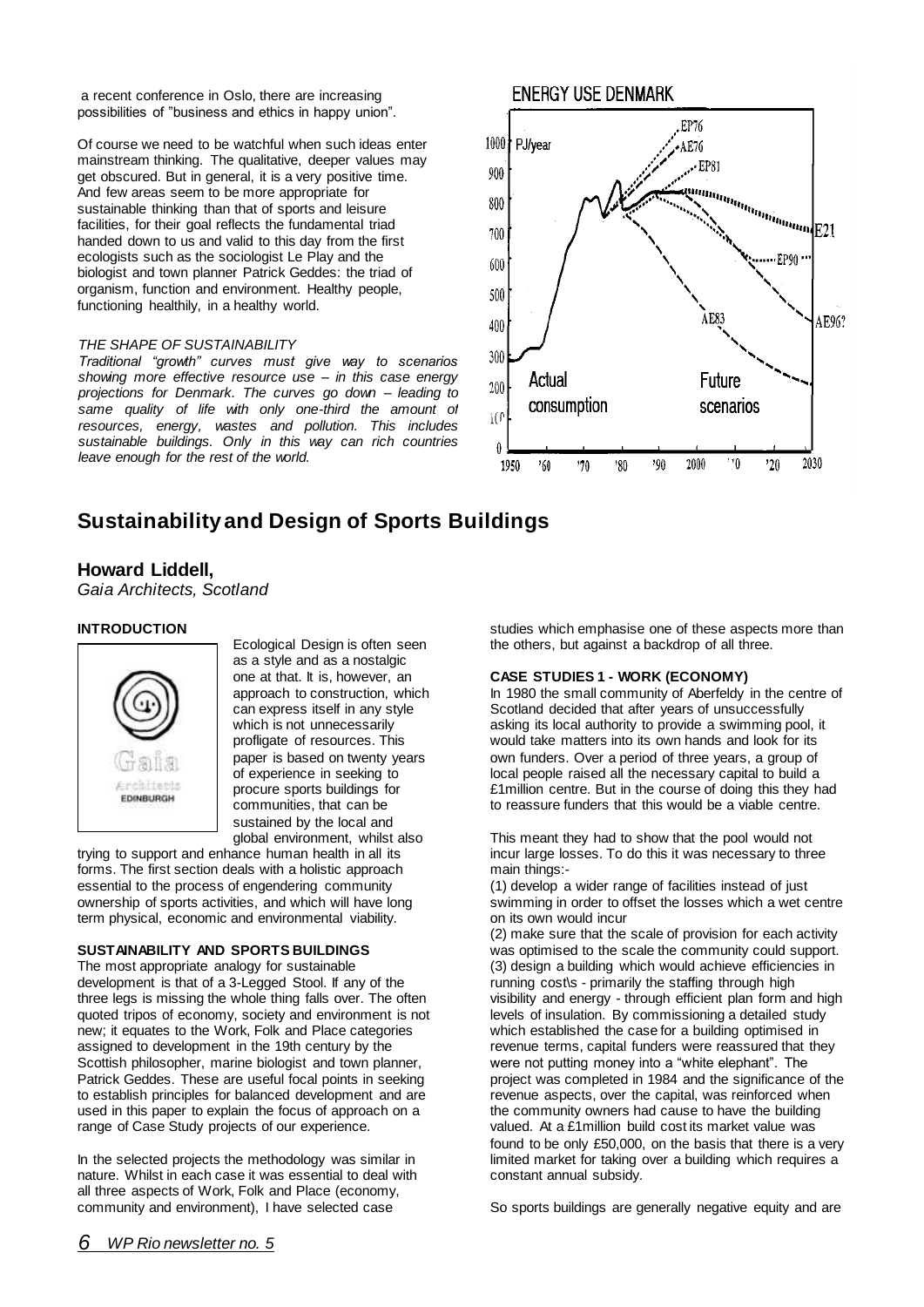all about revenue rather than capital. Perhaps the nearest equivalent is the motor car. It needs constant revenue inputs and is worth less than its purchase price from the moment you buy it. It is nevertheless regarded as a modern essential. The question is then how the community and the environment best cope with it.

In another project a very good deal on electricity tariffs was taken up by a client, with the apparent benefit of lower installation costs. The plant room was built accordingly. However, even before the project was completed, the electricity industry in Britain was privatised and the tariffs were negated within 3 years. The client is now converting the building to an alternative fuel only 5 years after completion. It is also at considerably greater expense than would have been the case had it been part of the original contract.

# **CASE STUDIES 2 - FOLK (COMMUNITY)**

Many communities visited the Aberfeldy project in the course of looking to establish their own facilities and a group in Ullapool asked Gaia to help them make the case for a local swimming pool and to assist in the fund raising and then the design and construction. Just as the Aberfeldy project was a mould breaker on the capital funding side, the Ullapool project was innovative in its community involvement aspects. The Prospectus, which became the basis for the capital fund-raising effort, was produced through a whole series of very well attended community workshops. The first workshop was based on a Chinese menu of activities, each of which was given a capital and a revenue score. Groups were asked to put together a total project comprising a number of activities some profitable some requiring subsidy.

Once a proposal was assembled it was put through a portable computer and a total capital and revenue model printed out. The groups could then go back and re-jig the figures to get a more satisfactory value for money. This workshop was followed by a further one on the design, then a final one on the management aspects. The most significant thing about the emphasis on involvement during the process was the extent to which it became a catalyst in building support for the project. The community took ownership of it and mounted a very successful fund-raising campaign (£150,000 for a catchment area of about 2,500 people over a 3 year period).

Since this experience we have never underestimated the importance of the process in the course of project procurement. For their part SportScotland has also understood the impact of such an approach on communities beyond just Sports Provision, and a recent project in Kinlochleven - the injection of £350,000 as 50% of the cost of a Community and Sports facility - has had an enormous impact on the morale of a small highland rural area, where the closing of an aluminium smelter imposed a huge unemployment burden, where such a sum is huge – far beyond the mere provision of Sport.

# **CASE STUDIES 3 - PLACE (ENVIRONMENT)**

As well as the appropriateness of the scale and the range of facilities in matching a community's needs, there is also the appropriateness of the location and its impact on both the local and the global environment.It is quite common for example, in our experience, for communities to resist the placing of their facilities adjacent to the local school. This carries old baggage and is seen as something they have left behind and moved on from.

Once we have persuaded groups to accept the financial sense of locating close to schools - who are a good user of down time hours - then we have to seek to clothe this in an acceptable manner by having a separate entrance and a separate identity.

In the case of Drumchapel - a peripheral community west of Glasgow - the environmental aspects of the project were originally very extensive. It was a Sports Centre in the middle of a 27 hectare park which was to be developed as an environmental interpretation centre and where the building was to be the very apotheosis of environmental design. It has taken many years to obtain funding - and in the meantime many of the original objectives have been achieved on other initiatives. However there are still two of the main technically innovative aspects in place, and it was a mould breaking demonstration project as a clear example of the 4 elements of ecological design - Earth, Air, Fire and Water. The following is a description of the design approach under each heading:-

# **Earth**

The landscape context of the project was also in zones and themed under Earth (trees, vegetation and soil and natural, eco-labelled materials); Air - (windmills, wind harps, wind barriers, shelter belts), Fire - (solar power, barbecue points, red planting and conservation of energy approach); Water - (use of on site collection, stream features, micro hydro plant, alongside traditional water mill, with a reed bed treatment system for greywater, plus a water conservation policy). Within the building itself, the use of the site's primary materials of earth and wood became the starting point of the design. The earth walls and the roundpole roof structure, whilst not taken forward on this project have been used on others to great effect and indeed are the subject of European funded Research.

# Air

The design of the building within the landscape was one which took account of the prevailing winds and the airflows across the site as well as the most appropriate positioning for access and proximity to the town centre. The building also sought to act as a shelter for the outdoor pitches - which themselves were orientated for minimum solar intrusion. However, the most significant aspect of the air element lies in its linkage with the fire element, in the use of dynamic insulation - or pore ventilation. This was pioneered in design terms for the UK in this project - albeit that it will now be the second example, the first being in Callander (described below).The strategy for the air flows through the building is also combined with the Earth (materials ) principle in the specification of low emission finishes and in key areas the use of hygroscopic materials, to assist the maintenance of optimum levels of relative humidity.

# Fire

The first principle of the fire element is to avoid its use where possible through conservation and the avoidance of the need for resource depleting fuels. Where possible this will be through passive rather than technological means. Beyond this it is nearly always necessary to input at least some fuel. But this is on the basis of as much recovery as possible.

## **Water**

Even dry centres have a significant water load - both hot and cold - to deal with. With the advent of legionella this